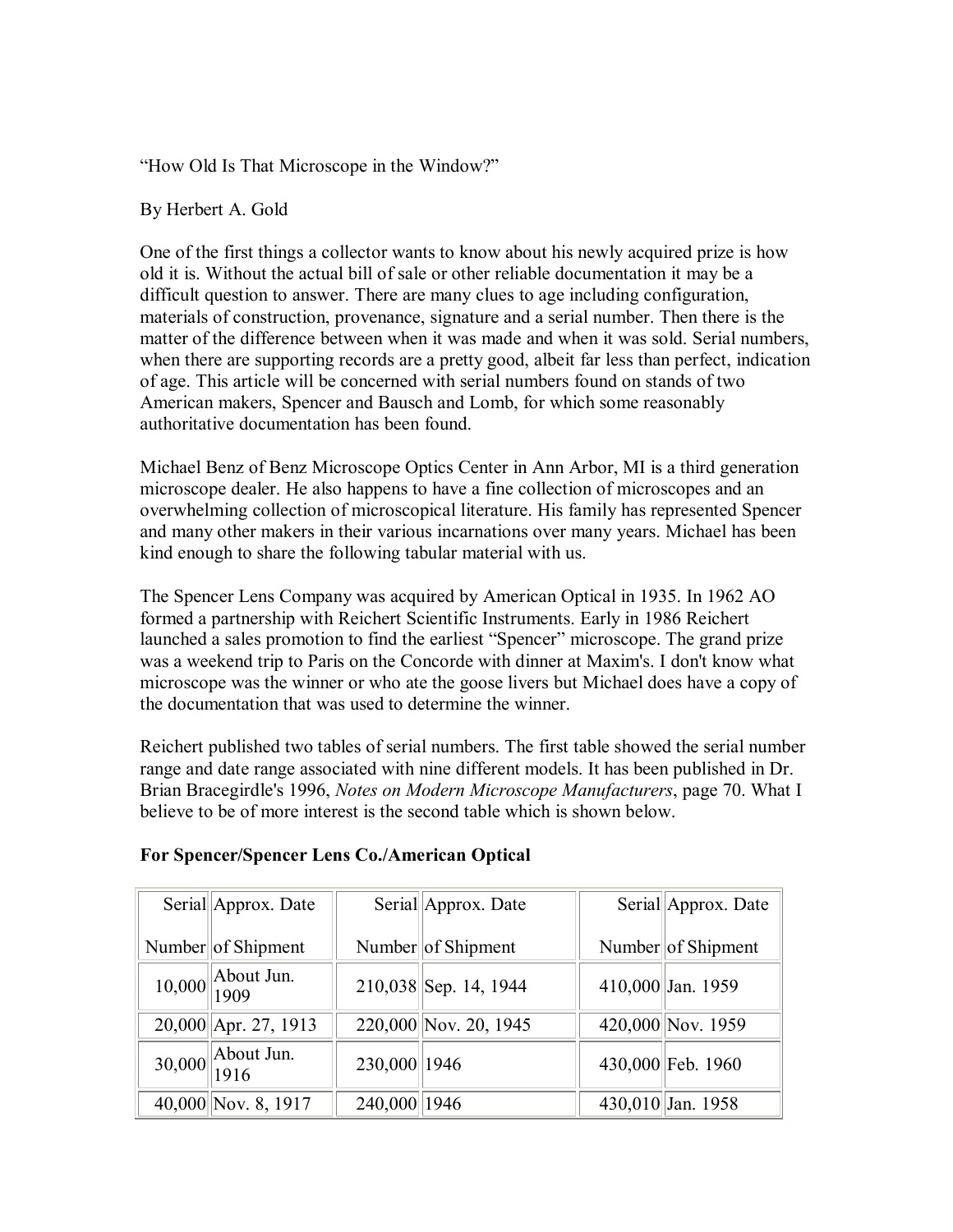|              | 50,000 Mar. 12, 1919     | 250,000 1947 |                                                                                    |              | 439,954 Aug. 1958 |
|--------------|--------------------------|--------------|------------------------------------------------------------------------------------|--------------|-------------------|
|              | 60,000 Jun. 23, 1920     | 260,000 1947 |                                                                                    |              | 448,000 Dec. 1957 |
|              | 70,000 May 23, 1921      |              | 466,745 - $1947 -$ Assigned in<br>$478,492$ error. Ser. nos.<br>duplicated in 1962 |              | 450,000 Mar. 1960 |
|              | 80,000 May 21, 1923      | 270,000 1948 |                                                                                    |              | 458,000 Mar. 1960 |
|              | 90,000 Aug. 6, 1925      | 280,000 1948 |                                                                                    |              | 460,000 Mar. 1962 |
|              | 100,000 Approx. 1932     | 290,000 1948 |                                                                                    | 470,000 1962 |                   |
|              | $110,000$   Approx. 1933 | 300,000 1949 |                                                                                    |              | 480,000 Feb. 1961 |
|              | 120,000 Approx. 1933     |              | 310,000 Sep. 1950                                                                  | 490,000 1961 |                   |
|              | 130,000 Sep. 31, 1934    |              | 320,000 Sep. 1951                                                                  |              | 500,000 Jul. 1963 |
|              | 140,000 Apr. 12, 1937    |              | 330,000 Sep. 1952                                                                  |              | 510,000 May 1964  |
|              | 150,000 Sep. 22, 1938    |              | 340,000 Aug. 1953                                                                  |              | 520,000 May 1964  |
|              | 160,000 Nov. 29, 1940    |              | 350,000 Feb. 1954                                                                  | 530,000 1964 |                   |
|              | 170,000 Sep. 12, 1941    |              | 360,000 Mar. 1955                                                                  |              | 540,000 Oct. 1964 |
| 180,000 1942 |                          |              | 370,000 Sep. 1955                                                                  | 550,000 1964 |                   |
|              | 190,000 Mar. 2, 1943     |              | 380,000 Jun. 1956                                                                  | 560,000 1965 |                   |
| 200,000 1944 |                          |              | 390,000 Sep. 1957                                                                  |              | 570,000 Feb. 1965 |
| 210,000 1944 |                          | 400,000 1957 |                                                                                    |              | 580,000 Aug. 1965 |

Note the range from about 430,000 to 470,000 contains several unexplained sequencing anomalies. Perhaps these are a consequence of the numbering errors in 1947. Remember that the shipping date does not necessarily coincide with the date of manufacture. Number 10000 was the earliest stand shown as many records relating to the very early period of the company were destroyed in a factory fire.

On a B & L factory visit a number of years ago, Michael had the opportunity of going through their files and finding a copy of serial numbers and their date of manufacture. There is a note on the list indicating that these are approximate dates of manufacture and not necessarily dates of sale.

| For Bausch & Lomb |  |  |
|-------------------|--|--|
|                   |  |  |

| Serial Year of      |            | Serial Year of      |             | Serial Year of      |
|---------------------|------------|---------------------|-------------|---------------------|
| Number  Manufacture |            | Number  Manufacture |             | Number  Manufacture |
| 1   1876            | 32000 1900 |                     | 170000 1924 |                     |
| 150 1877            | 33000 1901 |                     | 175000 1924 |                     |
| 350 1878            | 35000 1902 |                     | 180000 1925 |                     |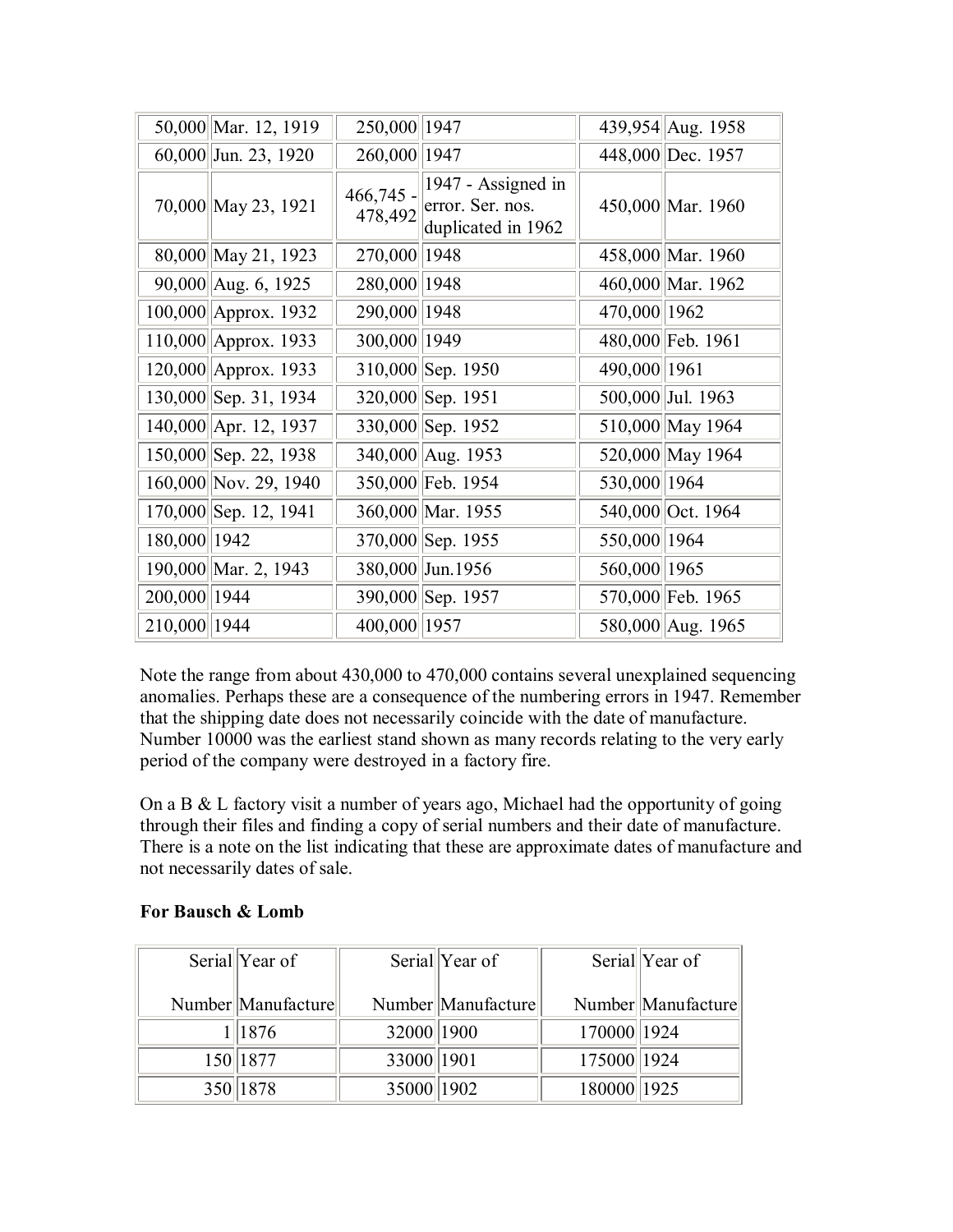|            | 800 1879    | 40000 1903  | 185000 1926 |  |
|------------|-------------|-------------|-------------|--|
|            | 1100 1880   | 45000 1904  | 190000 1926 |  |
|            | 1450   1881 | 52000 1905  | 195000 1927 |  |
|            | 1750 1882   | 57000 1906  | 200000 1928 |  |
|            | 2000 1883   | 63000 1907  | 205000 1929 |  |
|            | 2500 1884   | 69000 1907  | 215000 1929 |  |
|            | 3000 1885   | 76000 1909  | 225000 1930 |  |
|            | 3800 1886   | 82000 1910  | 230000 1931 |  |
|            | 4500 1887   | 86000 1911  | 235000 1932 |  |
|            | 5300 1888   | 89000 1912  | 240000 1934 |  |
|            | 6375 1889   | 95000 1913  | 244000 1935 |  |
|            | 7600 1890   | 98000 1914  | 247000 1935 |  |
| 9200 1891  |             | 104000 1915 | 250000 1936 |  |
| 10000 1892 |             | 110000 1916 | 260000 1937 |  |
| 11700 1893 |             | 120000 1917 | 270000 1938 |  |
| 13900 1894 |             | 129000 1918 | 280000 1939 |  |
| 17000 1895 |             | 135000 1919 | 290000 1940 |  |
| 20000 1896 |             | 140000 1920 | 300000 1940 |  |
| 25000 1897 |             | 148000 1921 | 310000 1941 |  |
| 28000 1898 |             | 155000 1922 | 320000 1942 |  |
| 30000 1899 |             | 160000 1923 |             |  |

In 1941 it became a bit more complicated when B  $&$  L went from a numeric to a two letter designation. The first letter represented the year of manufacture and the second letter was the class designation. Class designation is the number used in the official B & L price list for roughly similar equipment. See the table below.

### **First Letter**

| Letter $ Year $ |            | Letter $ Year $ |            | Letter  Year |            | Letter $ Year $ |            |
|-----------------|------------|-----------------|------------|--------------|------------|-----------------|------------|
|                 | A  1941    |                 | G  1963    |              | $N$   1962 |                 | 1944       |
|                 | B  1945    |                 | H  1959    |              | $P$  1958  |                 | W 1948     |
|                 | $C$   1949 |                 | $J$  1955  |              | R 1954     |                 | $X$   1952 |
|                 | $D$   1953 |                 | $K$  1951  |              | $S$   1950 |                 | Y  1956    |
|                 | $E$   1957 |                 | $L$   1947 |              | T  1946    |                 | $Z$   1960 |
|                 | F 1961     |                 | M  1943    |              | U  1942    |                 |            |